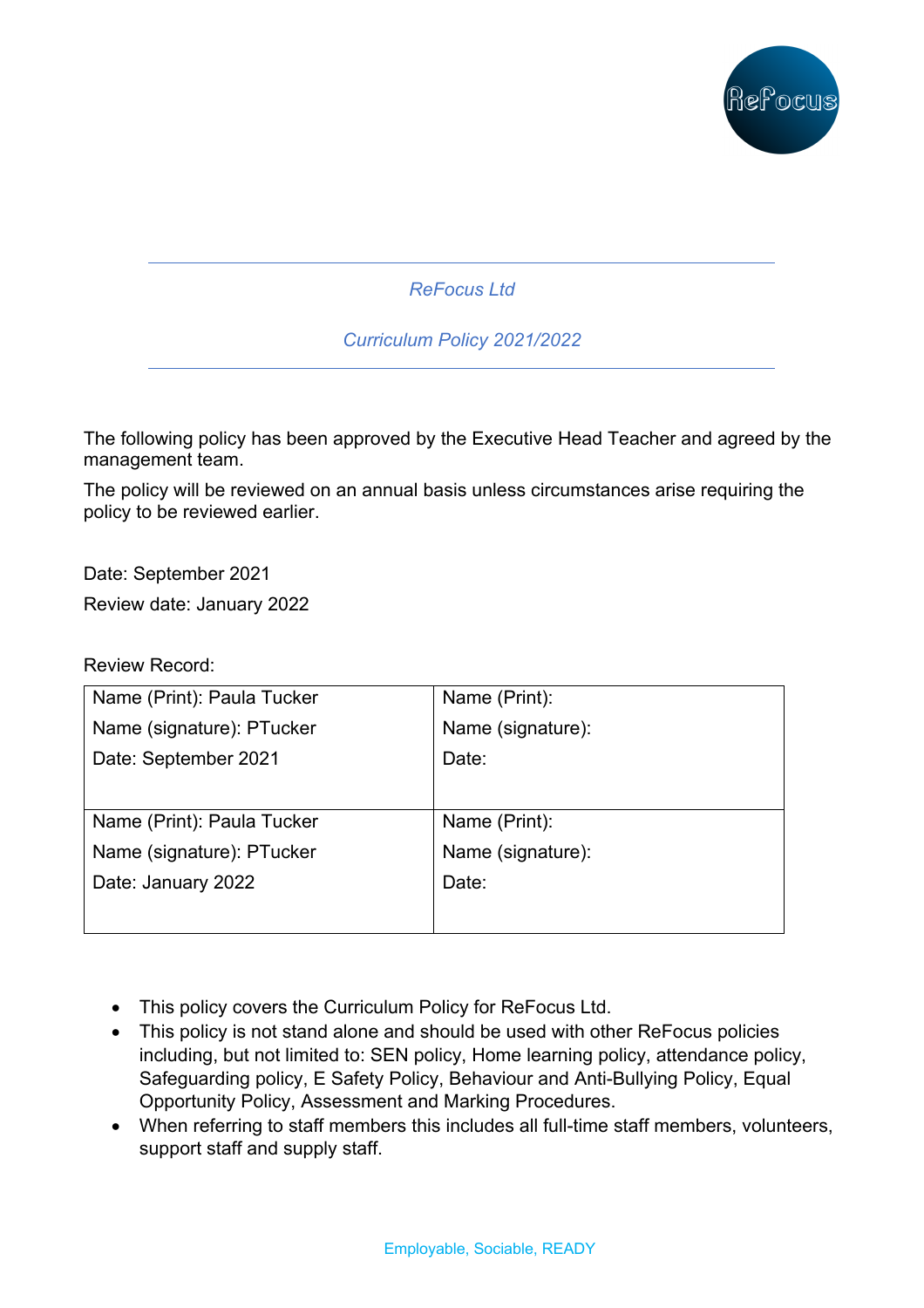

# **1. Curriculum aims**

Our curriculum aims/intends to:

- Provide a broad, balanced and inclusive education for all students that is consistently planned and sequenced towards developing sufficient knowledge of skills and future learning and employment.
- Engage students and raise their self-esteem, re-engaging them into learning.
- Enable pupils to develop knowledge, understand concepts and acquire skills, and be able to choose and apply these in relevant situations. We feel that by offering a broad range of curriculum opportunities that cater for all students' interests, abilities and specific needs we can ensure progression in learning.
- Support pupils' spiritual, moral, social, and cultural development through our PSHE and SMSC lessons
- Support pupils' physical development and responsibility for their own health and enable them to be active. Working with Northampton Saints during PE and Science and completing Sports Leaders certificate.
- Promote a positive attitude towards learning promoted in our behaviour system and resulting in rewards and trips. We feel this would enable all students to have a positive experience of education.
- Ensure equal access to learning for all pupils, with high expectations for every pupil and appropriate levels of challenge and support. Students can access the curriculum from Entry Level 1 to Level 2 on site and GCSEs with their link school via zoom.
- Have a high academic/vocational/technical ambition for all pupils. Students will have access to and the opportunity to experience English, Maths, Science, IT, Mechanics, Construction, Sports Leaders, PSHE, Bike Maintenance, Horticulture and Enterprise.
- Equip pupils with the knowledge and cultural capital they need to succeed in life. This will be delivered through Personal Social Development and Employability Skills.
- Ensure our curriculum meets the aims of all packages offered by us. This includes the subsequent transition back to mainstream school and other future opportunities.

Aims specific to ReFocus Ltd include to:

- Provide subject choices that support pupils' learning and progression and enable them to work towards achieving their goals. Careers advice and experience in the construction workshops will allow students to identify ambitions for the future. This will allow ReFocus to tailor the students package to allow them to move to the next phase of their education.
- Providing a broad and balanced curriculum with content appropriate to meet diverse learning needs and statutory requirements (each subject incorporating literacy and numeracy).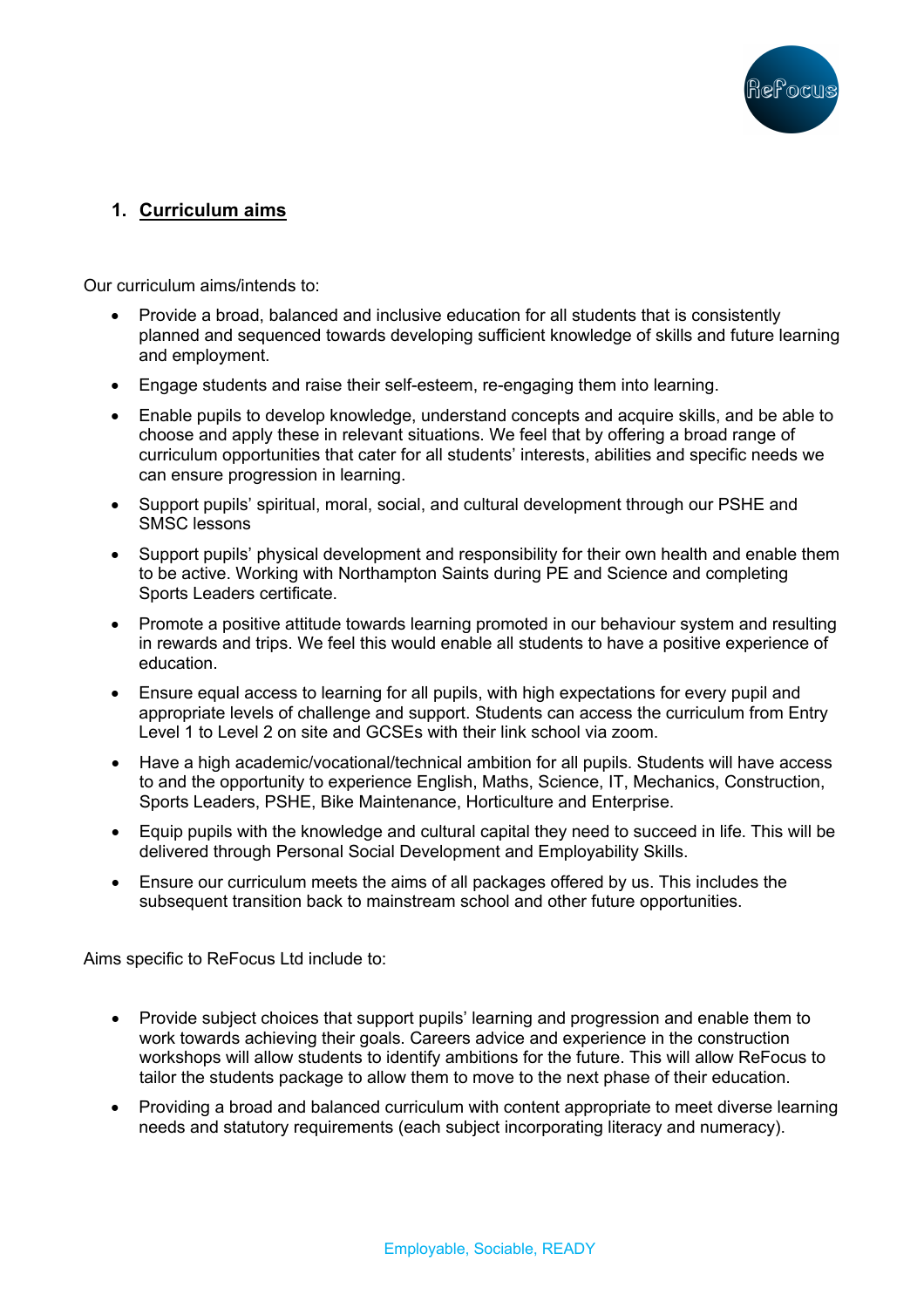

- Maximising student achievement in all subjects regardless of gender, race and ability by continually developing schemes of work which engage, motivate and challenge.
- Providing student profiles to all staff to assist and ensure all students have curriculum access and we meet any specific requirements.
- Enabling each student to raise their self-esteem, experience success in learning, by the setting of suitable learning challenges regardless of ability.
- Developing the relevant skills to become independent learners and effective members of society to reintegrate successfully back into mainstream or to move forward successfully into college placements, apprenticeships or working life.
- Provide a broad curriculum including vocational subjects, such as Construction, Horticulture, Mechanics and Health and Social.
- Develop pupils' independent learning skills and resilience, to equip them for further/higher education and employment. Our Employability qualification will allow students to witness first-hand the expectation of the work environment.
- Developing student's awareness of how they learn and teaching them how these skills can be applied in all subject areas.
- Ensuring the curriculum is enhanced throughout by technology and the use of ICT.
- Creating an ethos in which the quality of teaching and learning is continually evaluated and improved.

### **2. Legislation and guidance**

This policy reflects the requirements for academies to provide a broad and balanced curriculum as per the Academies Act 2010, and the National Curriculum programmes of study which we have chosen to follow.

It also reflects requirements for inclusion and equality as set out in the **Disability code of practice** 2015 and Equality Act 2010, and refers to curriculum-related expectations of governing boards set out in the Department for Education's Governance Handbook.

This policy complies with our funding agreement and articles of association.

### **3. Roles and responsibilities**

### **The governing board**

The governors will monitor the effectiveness of this policy and hold the Executive Head Teacher to account for its implementation.

The governors will also ensure that:

• A robust framework is in place for setting curriculum priorities and aspirational targets.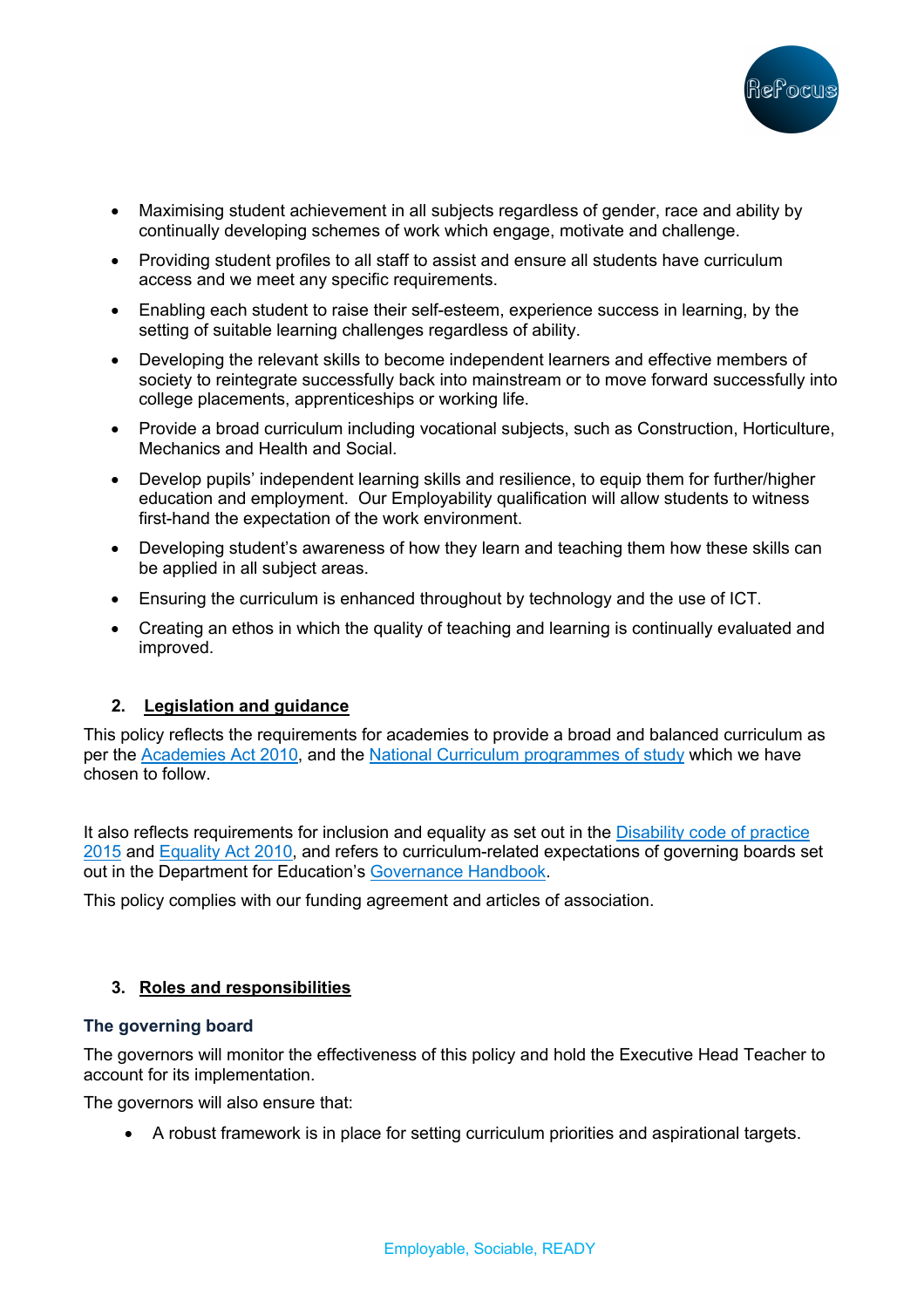

- We are complying with our funding agreement and teaching a "broad and balanced curriculum" which includes English, maths, and science, and enough teaching time is provided for pupils to cover the requirements of the funding agreement.
- Proper provision is made for pupils with different abilities and needs, including children with special educational needs (SEND).
- All courses provided for pupils below the age of 19 that lead to qualifications, such as Vocational Awards, are approved by the secretary of state.
- We implement the relevant statutory assessment arrangements.
- We participate actively in decision-making about the breadth and balance of the curriculum.
- We fulfil our role in processes to disapply students from all or part of the National Curriculum, where appropriate, and in any subsequent appeals.
- We offer careers guidance which is a condition of our funding agreement: students are provided with independent, impartial careers guidance, and that this is appropriately resourced.

#### **Executive Head Teacher**

The Executive Head Teacher is responsible for ensuring that this policy is adhered to, and that:

- All required elements of the curriculum, and those subjects which the school chooses to offer, have aims and objectives which reflect the aims of the school and indicate how the needs of individual pupils will be met.
- The amount of time provided for teaching the required elements of the curriculum is adequate and is reviewed by the governors.
- Where appropriate, the individual needs of some students are met by permanent or temporary disapplication from all or part of the National Curriculum.
- We manage requests to withdraw children from curriculum subjects, where appropriate.
- Our procedures for assessment meet all legal requirements.
- The governors are fully involved in decision-making processes that relate to the breadth and balance of the curriculum.
- The governors are advised on whole-school targets to make informed decisions.
- Proper provision is in place for pupils with different abilities and needs, including children with SEND.

### **All staff**

It is the responsibility of all staff to ensure that our curriculum is implemented in accordance with this policy.

### **4. Organisation and planning**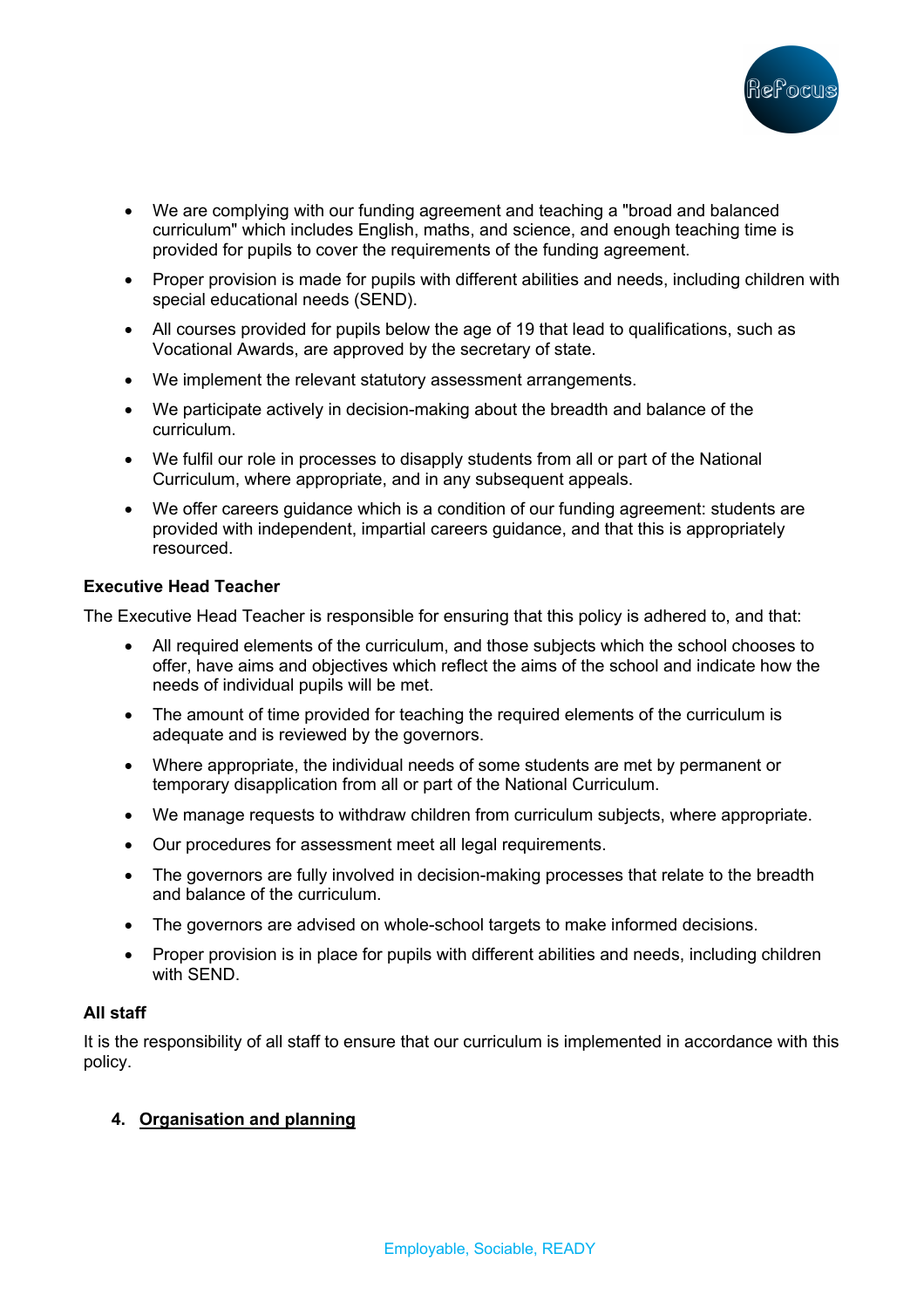

ReFocus will provide education for pupils out of mainstream education aged 14 -16. In order to be effective and successful in achieving our aims and targets, there has to be a flexible approach to curriculum delivery. Account is taken regarding gaps in students' learning resulting from missed or interrupted schooling and of the difficulties related to emotional and/or behavioural problems. Age related programmes of study are not always appropriate. For individual students to make progress it is sometimes necessary to select work from an earlier or later key stage. The aim is for students to achieve as high a standard as possible, to build any missing learning back into their current knowledge, enabling them to progress and reach their potential. The curriculum is delivered through well-structured, efficiently planned lessons appropriately placed to suit individual needs.

The calibre of our student often means they have not accessed education for some time. Overcoming the obstacle of avoidance sometimes means that the tutor goes to the student as opposed to the student being in the correct room and learning at a desk. There will be times where a student is more comfortable and open to being taught sat in the social area or elsewhere in the building. We would always ensure this is appropriate and not affecting other students learning.

Our curriculum provides opportunities for all pupils to participate actively in their learning through half termly individual tutorial sessions where progress is reviewed and targets are mutually agreed.

Tuition is delivered individually or in small groups. Where possible groups will be made up of same year groups, however, our short-term packages mean groups will be made up of pupils from different years and work is carefully planned to ensure that each one is working at an appropriate level.

The approach to ICT is integrated into our curriculum as e-learning is an essential element of the national curriculum.

Our students will also have many opportunities to learn about important public services including, for example, the armed forces; the emergency services; the voting system and a wide range of other services they will need to be familiar with, now and when they leave school (for example the NHS and banking). Outside agencies will visit during our enrichment afternoons to familiarise students with these services.

Within ReFocus, the curriculum is delivered according to the package the student is on. For example, students on a daily package will experience Level 1 Construction, Employability Skills and Sports Leaders. Students on a 6-week package will complete core subjects as well as Entry Level 3 Construction, Employability Skills, PSHE, Enrichment, IT and PE.

Students on a termly package will complete the identical 6-week package at Level 1, with the inclusion of Personal Potential. Students on a full-time package will complete core subjects as well as Construction and 1 option of another vocational subject (Travel & Tourism, Health & Social, Childcare, Horticulture or Mechanics), in addition to IT, PE, RSHE, Employability skills, Personal Social Development and a Personal Potential.

The minimum weekly entitlements for fulltime students are;

- English: 3 hours
- Maths: 3 hours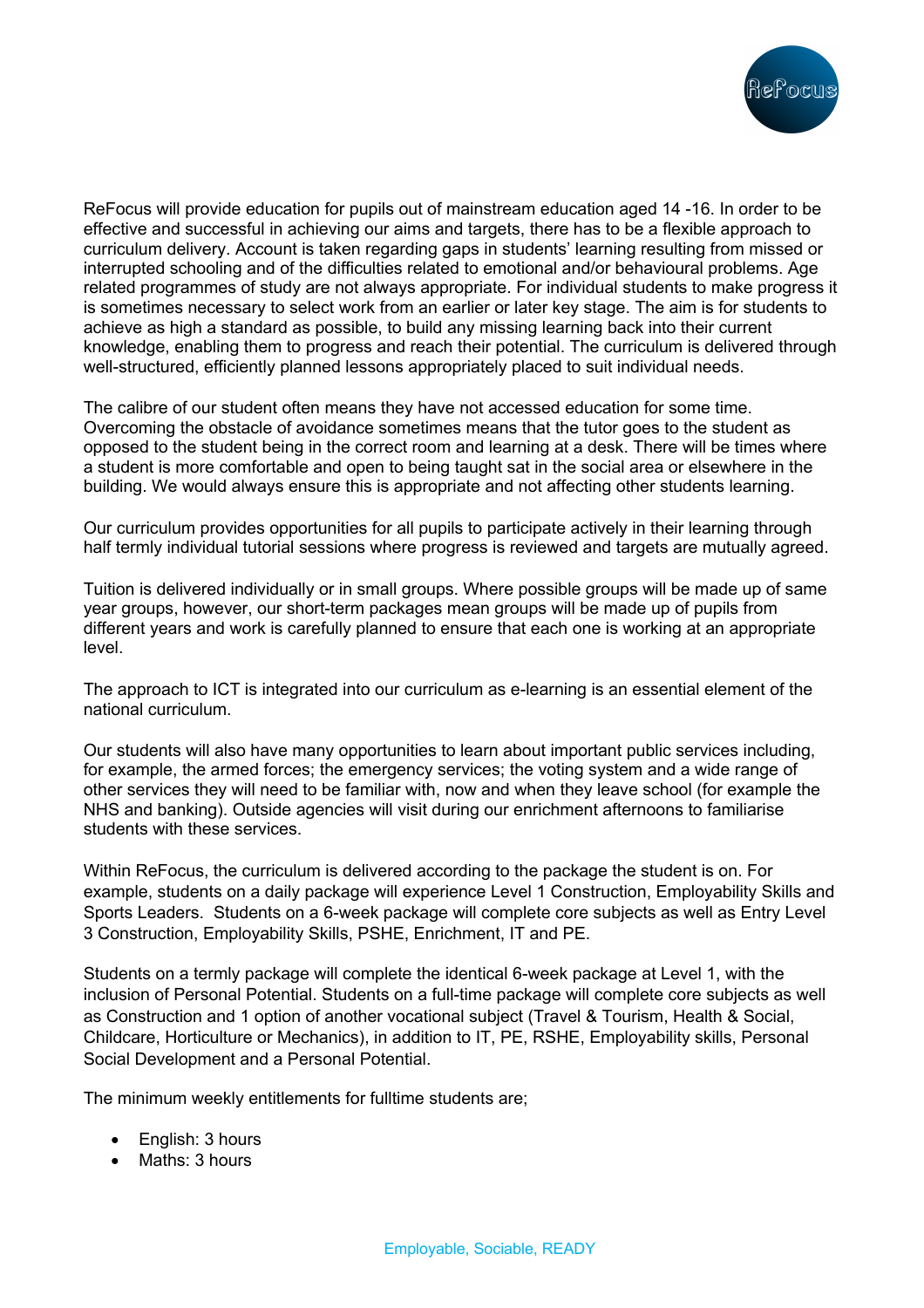

- Science: 2 hours
- Construction: 4 hours
- PSHE: 1 hour
- PE: 2 hours
- Fnrichment: 1.5 hours
- PSD (Humanities/Careers/Creative & Aesthetic): 3 hours
- Employability: 2 hours

The minimum weekly entitlements for short term students are;

- English: 2 hours
- Maths: 2 hours
- Science: 1 hours
- Construction: 4 hours
- PSHE: 1 hour
- PE: 2 hours
- Enrichment: 1.5 hours
- PSD (Humanities/Careers/Creative & Aesthetic): 2 hours
- Employability: 2 hours

Delivery is based on which package the student is on.

Our curriculum approach for core subjects is through the online provider BKSB and assessment is taken through Open Awards. Initial assessments, diagnostics and tailored content are carried out, as well as stand-alone lessons to close gaps in knowledge. Vocational subjects are provided through AIM Qualifications. All staff are trained and qualified assessors. 3 staff members are qualified internal verifiers.

Our curriculum suits local needs insofar as ReFocus welcomes students struggling in a mainstream environment which is often attributed to academic ability. Vocational subjects allow for students to prepare for college, apprenticeship or the world of work. We have adapted the National Curriculum/subjects required by our funding agreement, and other statutory requirements, to suit our local context.

Our RSHE curriculum covers the following:

- Relationships and health education
- Relationships and sex education
- Spiritual, moral, social, and cultural development
- British values
- Gang culture/knife crime
- Drug awareness
- Careers guidance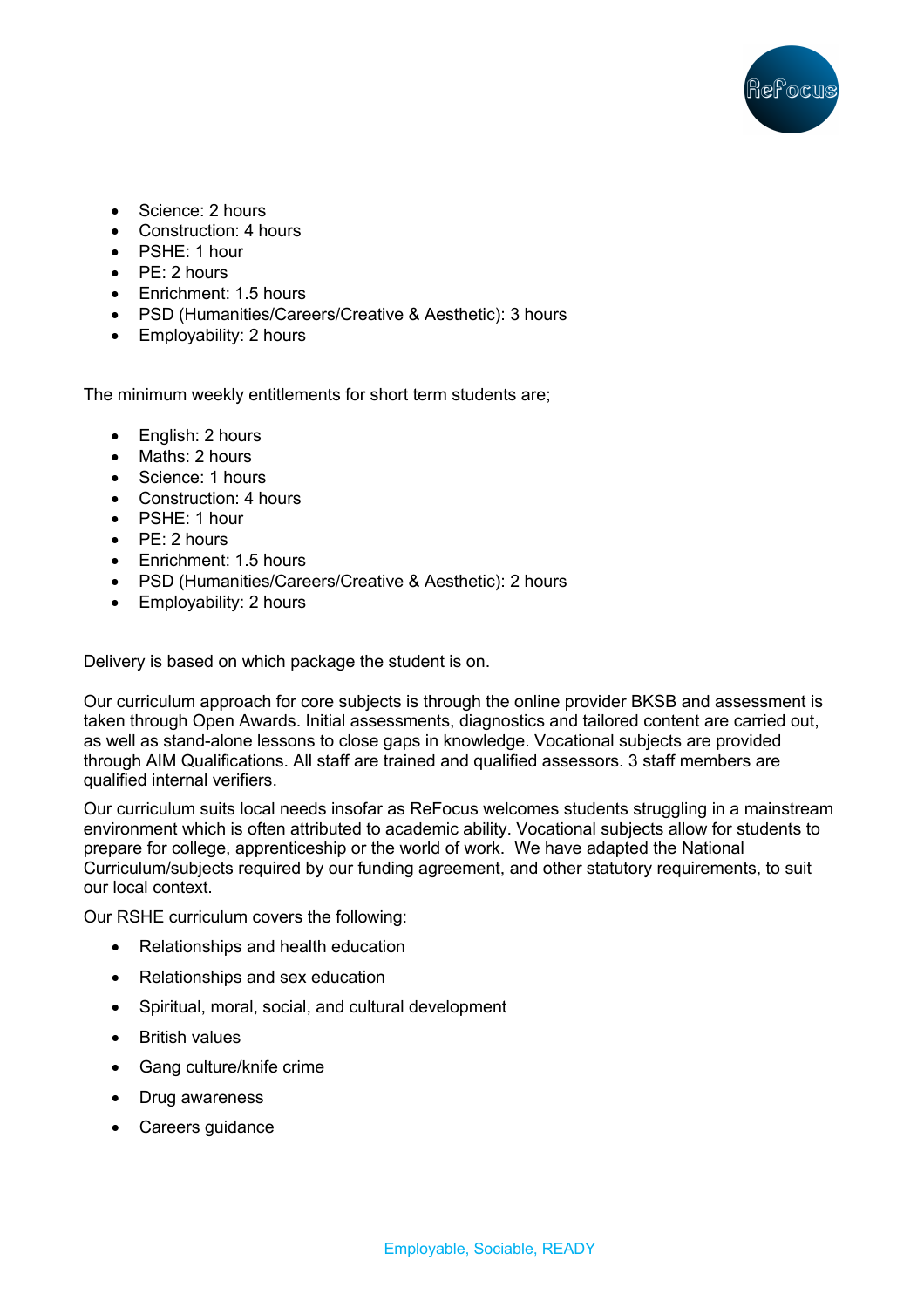

Enrichment is designed around the needs of the student to develop their leadership potential, selfesteem, confidence and team working skills. This programme consists of a wide variety of different outdoor/ indoor activities and trips. The aims of the programme are to improve motivation and attitude towards learning and address behaviour/anger management issues.

Our short, medium, and long-term planning expectations are.

|                                                                                                                                                                                                                                      | Daily package<br>(min 6 week)                                          | 6-week package                                                                                                                 | 12-week package                                                                         | Full time                                                                                         |
|--------------------------------------------------------------------------------------------------------------------------------------------------------------------------------------------------------------------------------------|------------------------------------------------------------------------|--------------------------------------------------------------------------------------------------------------------------------|-----------------------------------------------------------------------------------------|---------------------------------------------------------------------------------------------------|
| Short<br><b>Experience 2</b><br>trades within<br>construction.<br>Achieve EL3 in<br>Construction &<br>Employability<br>Skills (L1 if long<br>term)<br>Take part in PE<br>lessons. (Sports<br>Leaders if long<br>term day<br>package) |                                                                        | <b>Complete BKSB</b><br>initial assessment<br>& diagnostic in<br>English, Maths &<br>IT<br>Take part in core<br>subjects along |                                                                                         | Based on arriving<br>part way through<br>year)                                                    |
|                                                                                                                                                                                                                                      |                                                                        |                                                                                                                                |                                                                                         | <b>Complete BKSB</b><br>initial assessment &<br>diagnostic in<br>English, Maths & IT              |
|                                                                                                                                                                                                                                      | with 2 trades in<br>Construction(L1)<br><b>PSHE</b> sessions<br>weekly |                                                                                                                                | Taster sessions in a<br>range of trades<br>within Construction<br>and 1 option          |                                                                                                   |
|                                                                                                                                                                                                                                      |                                                                        |                                                                                                                                | <b>RSHE &amp; PE</b><br>sessions weekly                                                 |                                                                                                   |
| Medium<br>within<br><b>Skills</b>                                                                                                                                                                                                    | (Based on 12-                                                          |                                                                                                                                | <b>Complete BKSB</b><br>initial assessment<br>& diagnostic in<br>English, Maths &<br>ΙT | (Based on 1 year)                                                                                 |
|                                                                                                                                                                                                                                      | week package)<br><b>Experience 2</b><br>additional trades              |                                                                                                                                |                                                                                         | Working towards L2<br>on BKSB in English,<br>Maths & IT                                           |
|                                                                                                                                                                                                                                      | construction                                                           |                                                                                                                                | Take part in core                                                                       | Working towards<br>securing L1/L2 in<br>Construction &<br>Mechanics (other<br>subjects available) |
|                                                                                                                                                                                                                                      | Achieve EL3 in<br>Construction &<br>Employability                      |                                                                                                                                | subjects along<br>with 2 trades in<br>Construction                                      |                                                                                                   |
|                                                                                                                                                                                                                                      |                                                                        |                                                                                                                                | <b>RSHE</b> sessions<br>weekly                                                          |                                                                                                   |
| Long                                                                                                                                                                                                                                 | (Based on whole                                                        |                                                                                                                                |                                                                                         | (Based on 2 years)                                                                                |
|                                                                                                                                                                                                                                      | year)<br>Experience all<br>construction<br>trades                      |                                                                                                                                |                                                                                         | Achieve Level 1 or 2<br>Aim Qualification in<br>Construction, option<br>subject,                  |
|                                                                                                                                                                                                                                      | Achieve EL3 in<br>Construction,<br>Employability                       |                                                                                                                                |                                                                                         | employability Skills<br>and personal<br>potential.                                                |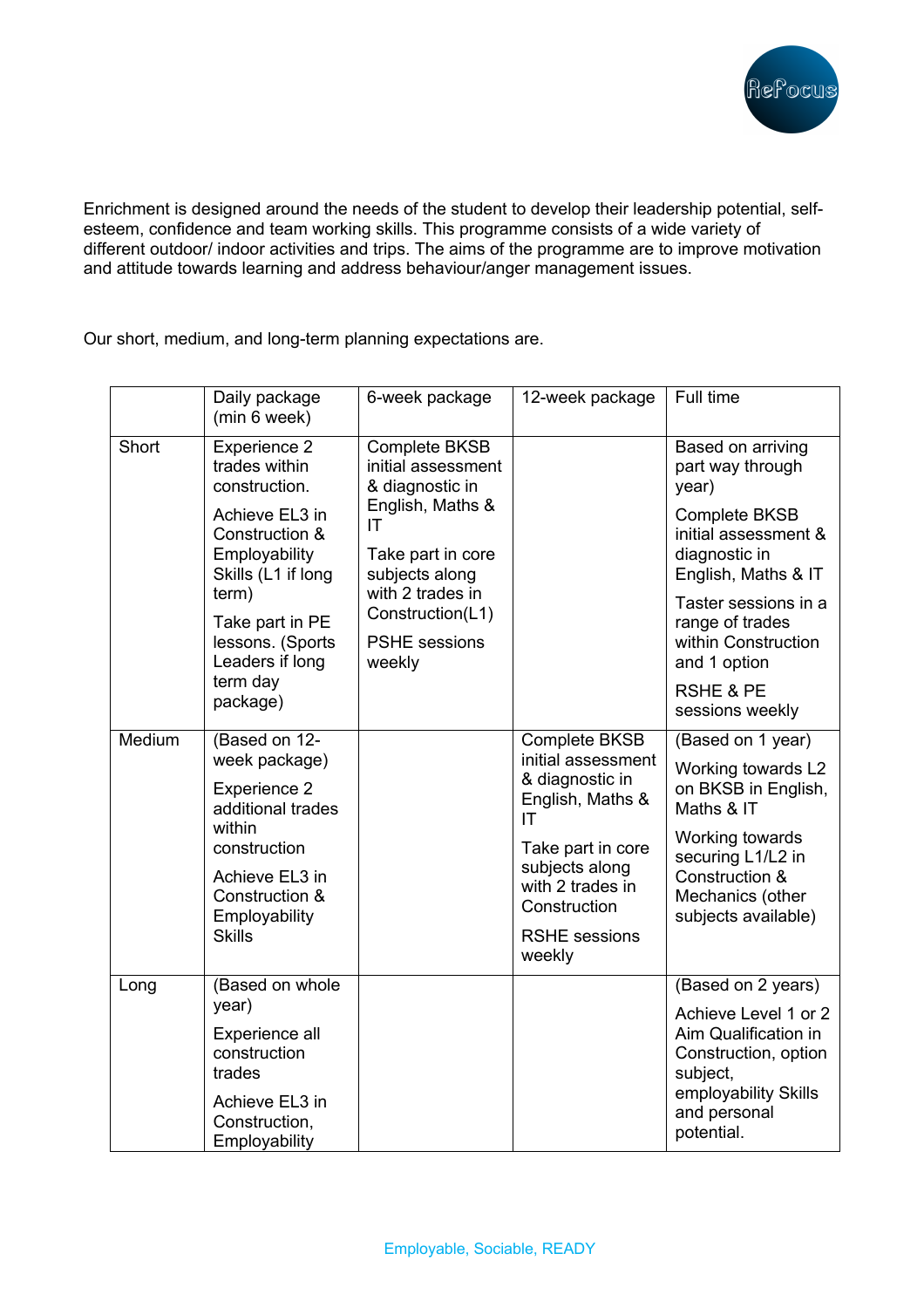

| <b>Skills and Bike</b> |  | Achieve L2 in BKSB  |
|------------------------|--|---------------------|
| maintenance.           |  | in English, Maths & |
|                        |  |                     |
|                        |  |                     |

The following resources are available to support curriculum delivery:

- Schemes of work
- Assessment material provided by exam board
- Textbooks
- Exercise books
- Building materials and equipment for different trades offered.

### **5. Work Related Learning**

At Refocus a programme of careers education is in place through the DfE guidance is recognised and a careers education programme is delivered alongside the PSHE programme.

### **6. Inclusion**

At ReFocus Ltd, teachers will set high expectations for all pupils. They will use appropriate assessment to set ambitious targets and plan challenging work for all groups, including:

- More able pupils
- Pupils with low prior attainment
- Pupils from disadvantaged backgrounds
- Pupils with SEND
- Pupils with English as an additional language (EAL)

Teachers will plan lessons so that pupils with SEND and/or disabilities can study every subject, wherever possible, and ensure that there are no barriers to every pupil achieving.

Teachers will also take account of the needs of pupils whose first language is not English. Lessons will be planned so that teaching opportunities help pupils to develop their English, and to support pupils to take part in all subjects.

Further information can be found in our statement of equality information and objectives, and in our SEND policy and information report.

### **7. Assessment**

Effective assessment and marking (as clearly set out in Assessment and Marking policies) are regarded as essential to the success of our objectives and targets. Both assessment and marking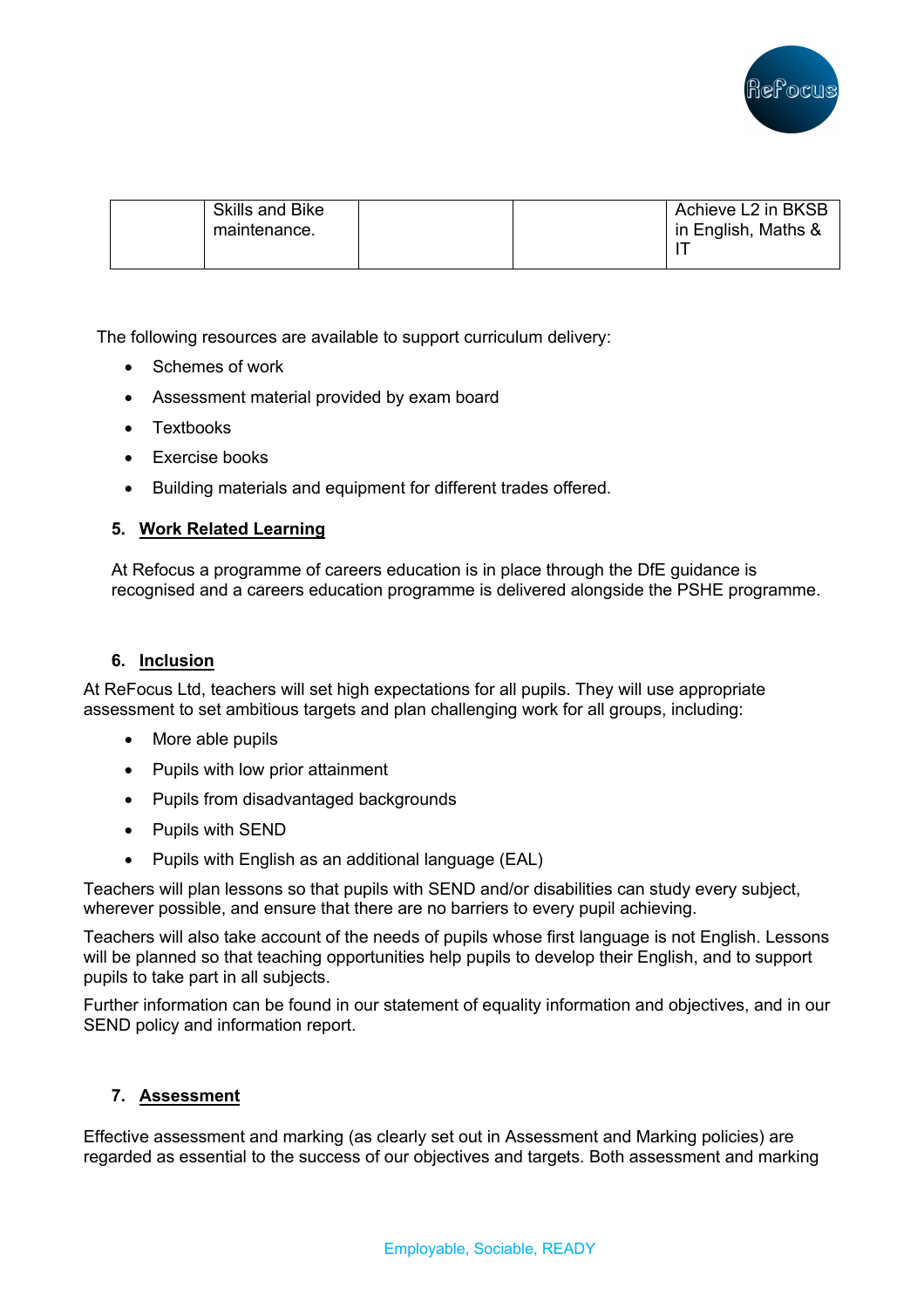

are used to inform future teaching and planning. Regular assessment leads to challenging and achievable targets being set for each individual and is most effective when shared with the student and parent/carer. Immediate feedback, either verbal or written encourages and motivates the student to achieve curriculum targets.

Assessment informs teaching expectations and allows for effective adjustments to be made for individual learning.

### **8. Monitoring and Evaluation**

Evaluation will be made against a variety of measurable success criteria including;

- a. Attendance figures
- b. Successful reintegration or progression of pupils
- c. Staff attending INSET in relation to curriculum development
- d. Successful feedback of monitored and observed lessons by senior management
- e. Advice, support and training of staff to develop their own knowledge and skills in all aspects of effective teaching
- f. Baseline and ongoing assessment which allows progress to be measured
- g. Individual learning targets and success criteria for each pupil taught
- h. Examination results/Accreditation records

Governors will monitor coverage of all subjects and compliance with other statutory requirements through:

- school visits,
- meetings with all staff.

Governors will monitor whether is complying with its funding agreement and teaching a "broad and balanced curriculum" which includes the required subjects, through:

- school visits
- meetings with all staff

The Executive Head Teacher along with all deputy headteachers will monitor the way all subjects are taught throughout the school by:

- planning scrutinies
- learning walks
- book scrutinies
- standardisation of all subjects

The Executive Head Teacher along with all deputy headteachers also have responsibility for monitoring the way in which resources are stored and managed.